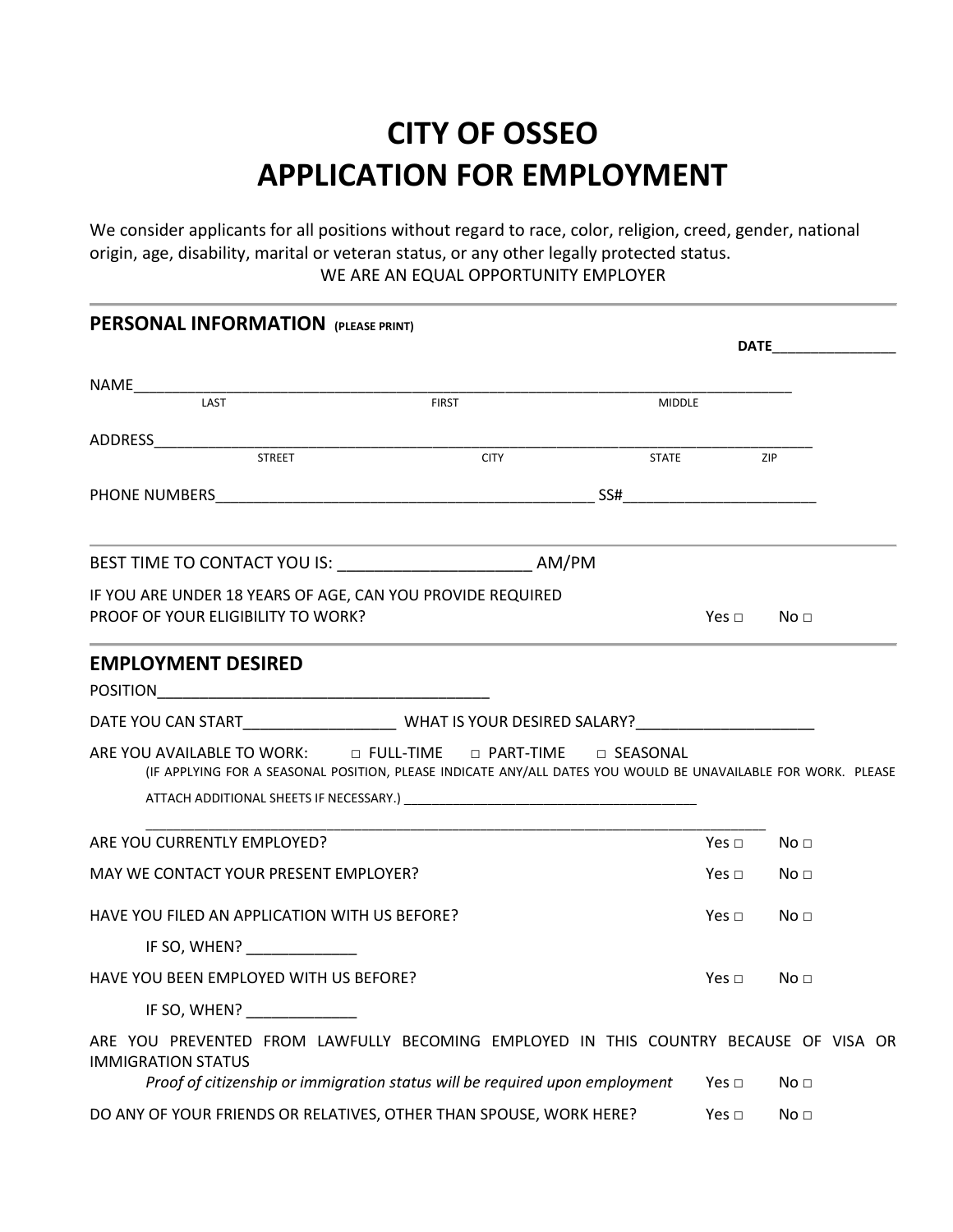#### HOW DID YOU LEARN ABOUT THIS POSITION?

| $\Box$ ADVERTISEMENT     | $\sqcap$ RFLATIVF | □ INQUIRY      |
|--------------------------|-------------------|----------------|
| $\Box$ EMPLOYMENT AGENCY | $\sqcap$ FRIFND   | $\sqcap$ OTHER |

| <b>EDUCATION</b>            | NAME AND LOCATION OF SCHOOL | <b>YEARS</b> | DID YOU   | <b>SUBJECTS</b> |
|-----------------------------|-----------------------------|--------------|-----------|-----------------|
|                             |                             | ATTENDED     | GRADUATE? | <b>STUDIED</b>  |
| ELEMENTARY SCHOOL           |                             |              |           |                 |
| HIGH SCHOOL                 |                             |              |           |                 |
| <b>COLLEGE</b>              |                             |              |           |                 |
| TRADE OR BUSINESS<br>SCHOOL |                             |              |           |                 |

#### **GENERAL**

| SUBJECTS OF SPECIAL STUDY OR RESEARCH WORK |  |
|--------------------------------------------|--|
|                                            |  |

| US MILITARY OR | PRESENT MEMBERSHIP IN |
|----------------|-----------------------|
|                |                       |
|                |                       |

## **FORMER EMPLOYERS** (LIST BELOW YOUR LAST EMPLOYERS, STARTING WITH MOST CURRENT).

\_\_\_\_\_\_\_\_\_\_\_\_\_\_\_\_\_\_\_\_\_\_\_\_\_\_\_\_\_\_\_\_\_\_\_\_\_\_\_\_\_\_\_\_\_\_\_\_\_\_\_\_\_\_\_\_\_\_\_\_\_\_\_\_\_\_\_\_\_\_\_\_\_\_\_\_\_\_\_\_\_\_\_\_\_\_\_

| 1. EMPLOYER                           |  | DATES EMPLOYED     |    |                       |
|---------------------------------------|--|--------------------|----|-----------------------|
|                                       |  | <b>FROM</b>        | TO | <b>WORK PERFORMED</b> |
| <b>ADDRESS</b>                        |  |                    |    |                       |
| <b>TELEPHONE</b><br><b>SUPERVISOR</b> |  | HOURLY RATE/SALARY |    |                       |
|                                       |  |                    |    |                       |
| <b>REASON FOR LEAVING</b>             |  |                    |    |                       |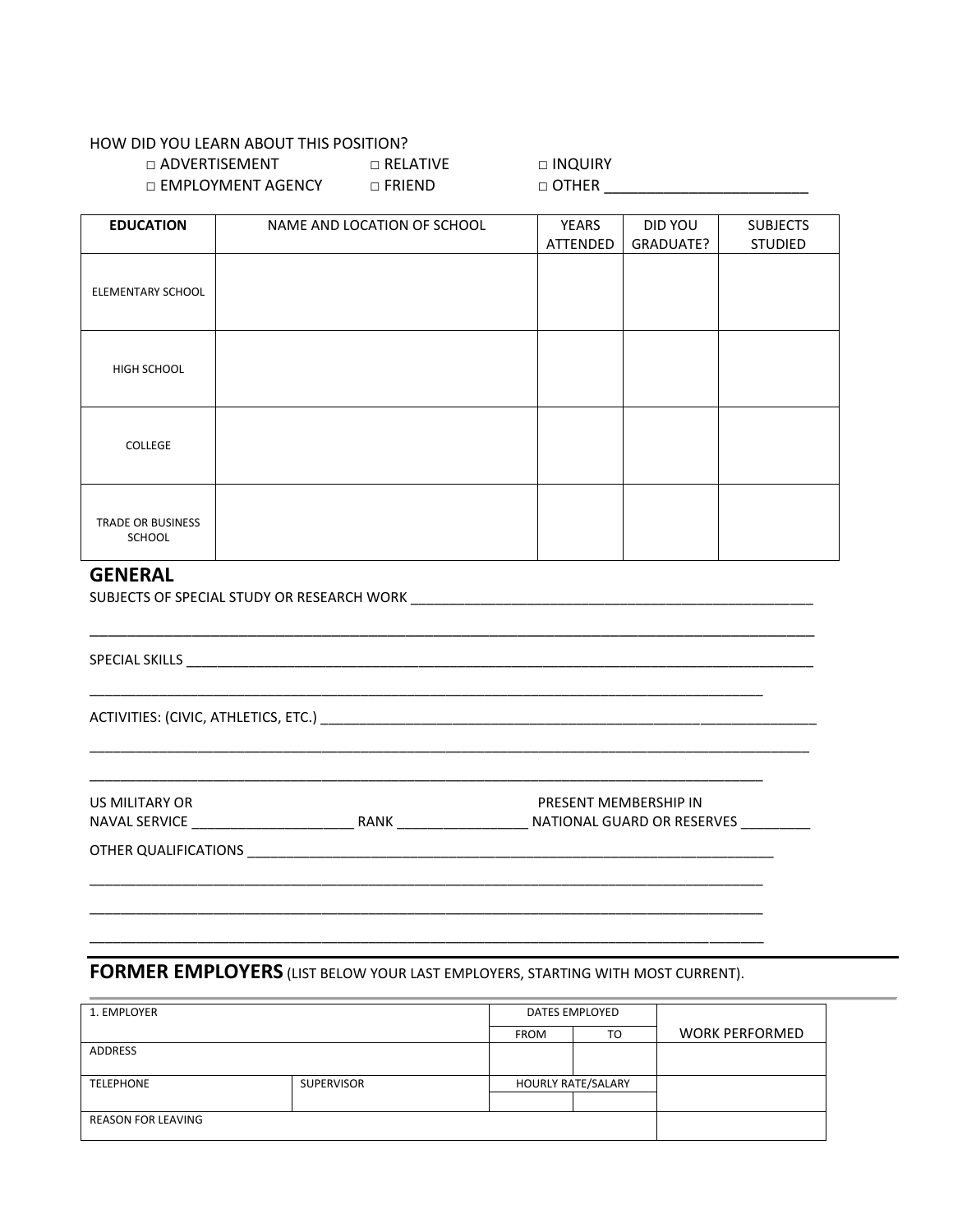| 2. EMPLOYER                           |                   | DATES EMPLOYED            |    |                       |
|---------------------------------------|-------------------|---------------------------|----|-----------------------|
|                                       |                   | <b>FROM</b>               | TO | <b>WORK PERFORMED</b> |
| <b>ADDRESS</b>                        |                   |                           |    |                       |
| <b>SUPERVISOR</b><br><b>TELEPHONE</b> |                   | HOURLY RATE/SALARY        |    |                       |
| <b>REASON FOR LEAVING</b>             |                   |                           |    |                       |
| 3. EMPLOYER                           |                   | DATES EMPLOYED            |    |                       |
|                                       |                   | <b>FROM</b>               | TO | <b>WORK PERFORMED</b> |
| <b>ADDRESS</b>                        |                   |                           |    |                       |
| <b>TELEPHONE</b>                      | <b>SUPERVISOR</b> | <b>HOURLY RATE/SALARY</b> |    |                       |
| <b>REASON FOR LEAVING</b>             |                   |                           |    |                       |

WHICH OF THESE JOBS DID YOU LIKE THE BEST? \_\_\_\_\_\_\_\_\_\_\_\_\_\_\_\_\_\_\_\_\_\_\_\_\_\_\_\_\_\_\_\_\_\_\_\_\_\_\_\_\_\_\_\_\_\_\_\_\_\_\_\_\_\_

WHAT DID YOU LIKE MOST ABOUT THIS JOB?

REFERENCES: GIVE THE NAMES OF THREE PERSONS NOT RELATED TO YOU, WHOM YOU HAVE KNOWN AT LEAST ONE YEAR.

|                  |              | <b>BUSINESS OR HOW YOU</b> | YEARS     |
|------------------|--------------|----------------------------|-----------|
| NAME AND ADDRESS | PHONE NUMBER | <b>KNOW THEM</b>           | AQUAINTED |
|                  |              |                            |           |
|                  |              |                            |           |
| 1.               |              |                            |           |
|                  |              |                            |           |
|                  |              |                            |           |
| 2.               |              |                            |           |
|                  |              |                            |           |
|                  |              |                            |           |
| 3.               |              |                            |           |

I CERTIFY THAT ALL THE INFORMATION SUBMITTED BUY ME ON THIS APPLICATION IS TRUE AND COMPLETE.

I AUTHORIZE INVESTIGATION OF ALL STATEMENTS CONTAINED IN THIS APPLICATION FOR EMPLOYMENT AS MAY BE NECESSARY IN ARRIVING AT AN EMPLOYMENT DECISION. THIS APPLICATION FOR EMPLOYMENT SHALL BE CONSIDERED ACTIVE FOR A PERIOD OF TIME, NOT TO EXCEED 12 MONTHS. ANY APPLICANT WISHING TO BE CONSIDERED FOR EMPLOYMENT BEYOND THIS TIME PERIOD SHOULD INQUIRE AS TO WHETHER OR NOT APPLICATIONS ARE BEING ACCEPTED AT THAT TIME. I HEREBY UNDERSTAND AND ACKNOWLEDGE THAT, UNLESS OTHERWISE DEFINED BY APPLICABLE LAW, ANY EMPLOYMENT RELATIONSHIP WITH THIS ORGANIZATION IS OF AN "AT WILL" NATURE, WHICH MEANS THAT THE EMPLOYEE MAY RESIGN AT ANY TIME AND THE EMPLOYER MAY DISCHARGE AN EMPLOYEE AT ANY TIME WITH OR WITHOUT CAUSE. I UNDERSTAND THAT FALSE OR MISLEADING INFORMATION GIVEN IN MY APPLCATION OR ANY ATTACHMENTS THERETO OR DURING MY INTERVIEW(S) WILL BE CONSIDERED AS "GOOD CAUSE" AS GROUNDS FOR DISCHARGE, ACTUAL DISCHARGE OR OTHER DISIPLINARY ACTIONS. I UNDERSTAND, ALSO, THAT I AM REQUIRED TO ABIDE BY ALL RULES AND REGULATIONS OF THE EMPLOYER.

\_\_\_\_\_\_\_\_\_\_\_\_\_\_\_\_\_\_\_\_\_\_\_\_\_\_\_\_\_\_\_\_\_\_\_\_\_\_\_\_\_\_\_\_\_\_\_\_\_\_\_ \_\_\_\_\_\_\_\_\_\_\_\_\_\_\_\_\_\_\_\_\_\_\_\_\_\_\_\_\_\_\_\_

SIGNATURE OF APPLICANT **DATE**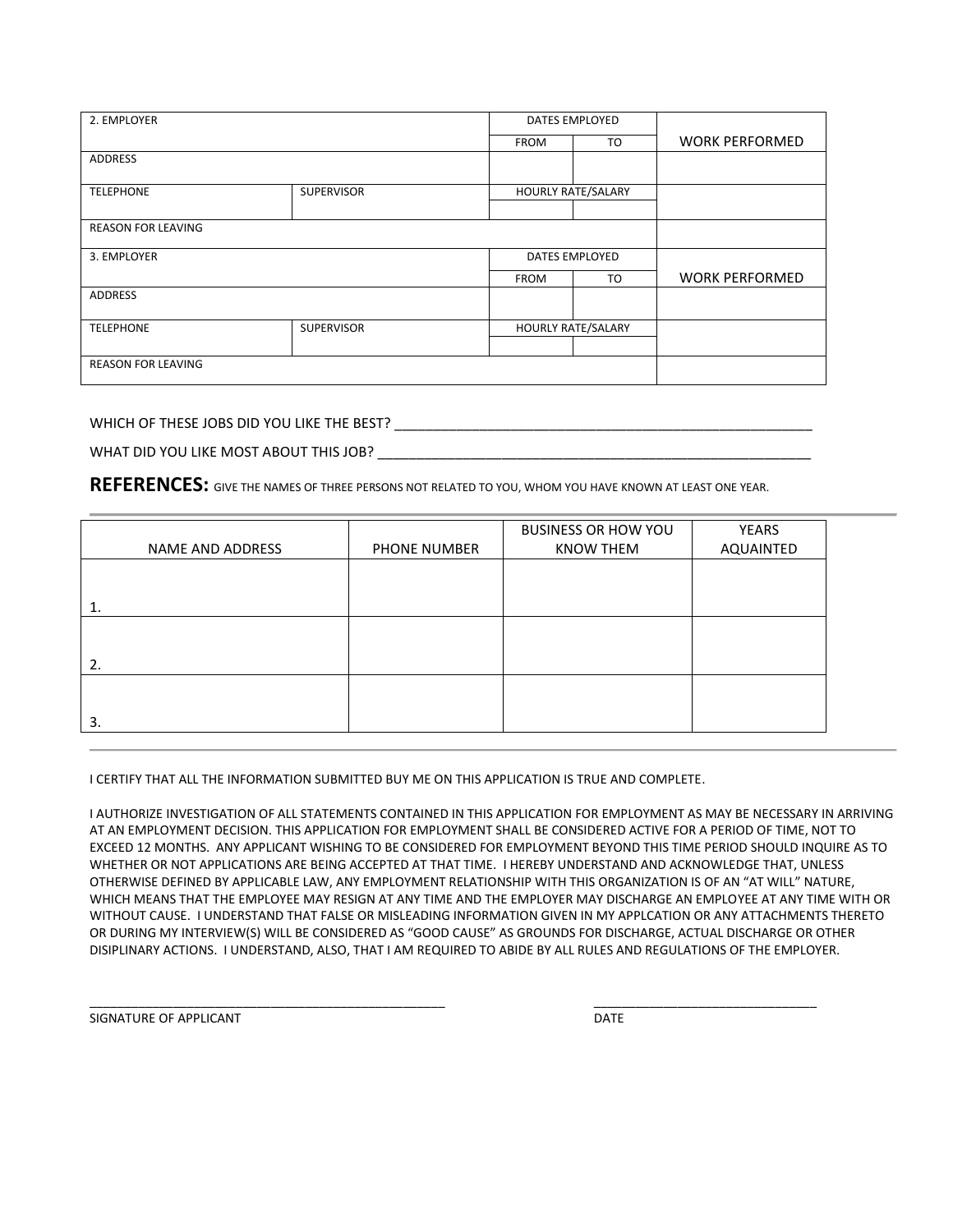#### **INFORMATION RELEASE AUTHORIZATION**

**FOR OFFICIAL USE BY AUTHORIZED PERSONS**

#### INSTRUCTIONS TO APPLICANT:

Complete this release and return with employment application. The City of Osseo requests this information to complete the employment background verification. The information obtained is used exclusively for the purpose of employment consideration. Failure to complete will result in delayed processing of your application.

### **PERSONAL INFORMATION (PLEASE PRINT)**

| <b>NAME</b>             |                                                                                                                      |                                                                             |               |     |
|-------------------------|----------------------------------------------------------------------------------------------------------------------|-----------------------------------------------------------------------------|---------------|-----|
|                         | LAST                                                                                                                 | <b>FIRST</b>                                                                | <b>MIDDLE</b> |     |
| <b>OTHER</b>            |                                                                                                                      | PLEASE LIST ALL ALIAS, NICK NAMES, SURNAMES, OR OTHER NAMES USED AT ANYTIME |               |     |
| ADDRESS                 | <b>STREET</b>                                                                                                        | <b>CITY</b>                                                                 | <b>STATE</b>  | ZIP |
| PHONE NUMBERS: (H)      | <u> 1980 - Jan Barbara Barat, prima popular popular popular popular popular popular popular popular popular popu</u> | (C)                                                                         |               |     |
| DRIVER'S LICENSE NUMBER |                                                                                                                      | DATE OF BIRTH                                                               |               |     |

#### To Whom It May Concern:

I authorize any official representative of the Osseo Police Department to obtain information and records pertaining to me and my personal background whether such information and records are public, private, favorable, unfavorable, or confidential in nature from any or all of the following sources:

- 1. Military Record Centers
- 2. Any place of business
- 3. Any Court, Police Agency or other location where criminal and misdemeanor records are kept
- 4. Former Employer(s)
- 5. Present Employer(s)
- 6. Any School, College, University or other educational institution.
- 7. Credit Bureau(s)
- 8. Any Banking Institution
- 9. Any Local, State, or Federal Governmental Agency
- 10. Any private citizen who has knowledge of individual

I understand that any information obtained by the personal history background investigation, which is developed directly or indirectly, in whole or in part, upon this release authorization will be considered in determining my suitability for employment by the City of Osseo. I fully understand that the refusal to grant this authorization will not, of itself, constitute a basis for rejection of my application. I hereby release any individual or institution, including it's officers, employees, or related personnel, both individually and collectively, from any and all liability for damages of whatever kind, including actions brought under s.895.50, Wisconsin Statutes (the Privacy Act) which may at any time result to me, my heirs, family or associates because of compliance with this authorization and request to release information or any attempt to comply with it.